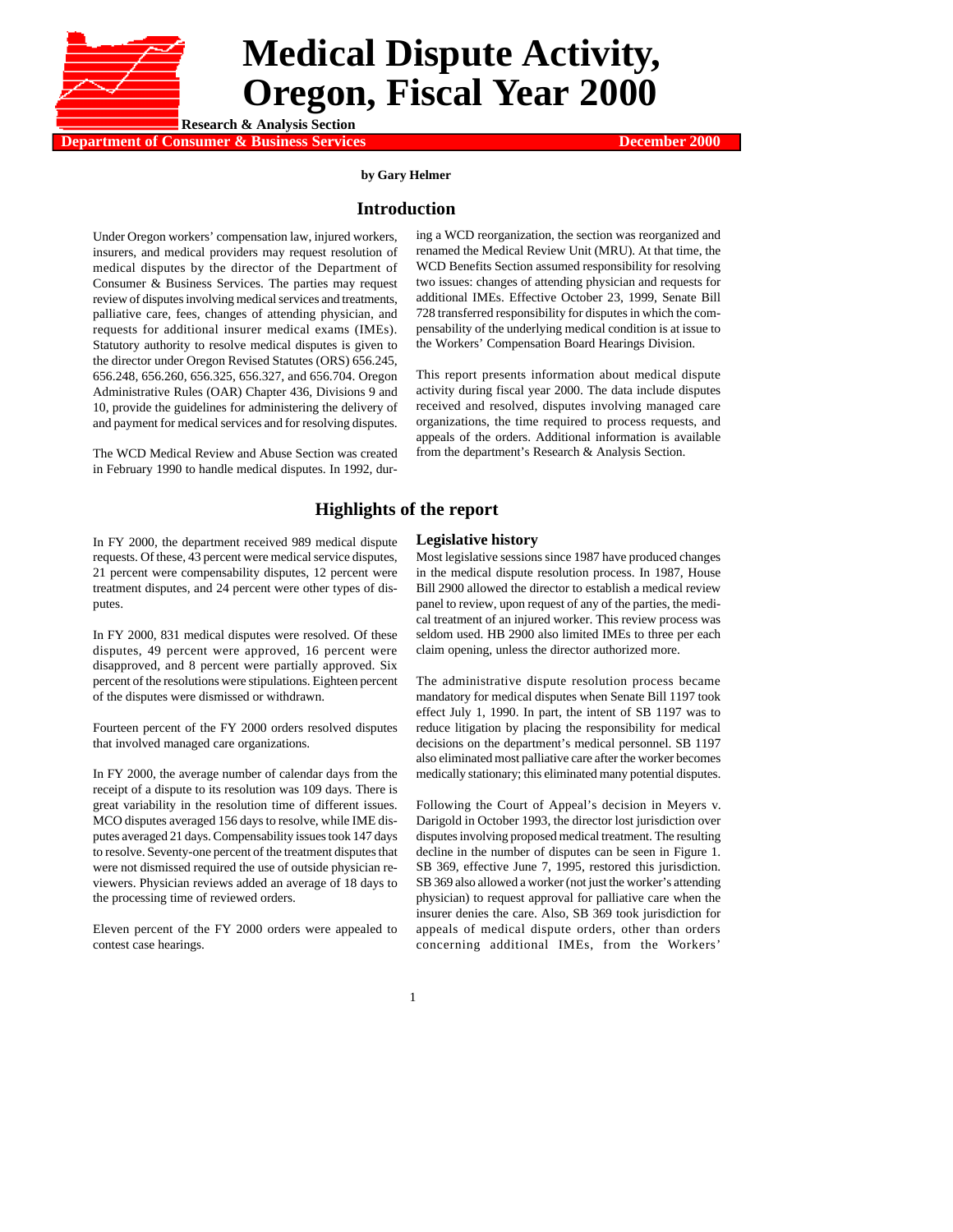Compensation Board Hearings Division. These disputes are now heard as "contested cases."

The 1999 legislative session produced two changes. HB 2525, effective August 1, 1999, moved the contested cases hearings officers from the department to the Oregon Employment Department. Effective October 23, 1999, SB 728 gave responsibility to the Hearings Division when the compensability of the underlying medical condition or the causal relationship between the accepted condition and the medical service is disputed.



#### **Figure 1. Medical dispute resolution requests received, FY91-2000**

## **Medical disputes received**

In fiscal year 2000, the department received 989 requests for medical dispute resolution (see Table 1). This was a 14 percent increase from the number in FY 1999. Sixty-five percent of the requests were from workers or their attorneys, 28 percent were from medical providers, and 7 percent were from insurers.

The most common medical dispute is over medical services. These disputes are about the services, other than palliative care, to which a worker is entitled. In FY 2000, 43 percent of the disputes fell into this category. This category was created in December 1996 when the coding system was revised to better match the medical service sections of the statute. (Compensable medical services are defined in ORS 656.245.) Many issues formerly defined as palliative care or fee disputes are now classified as medical service disputes. Palliative care disputes arise when a worker or the worker's attending physician requests that the insurer approve palliative care to enable the worker to continue current employment after the worker has become medically stationary. Claimants and providers bring these disputes to the department. Fee disputes are disputes between an insurer and medical provider regarding the amount of a medical fee. Most fee dispute resolution requests come from providers who are seeking reimbursement on a reduced bill. In FY 2000, these two types of disputes accounted for 14 percent of the disputes.

Treatment disputes are another common category of dispute. Treatment disputes are those in which a worker or an insurer claims that the medical provider's treatment is inappropriate, excessive, ineffectual, or in violation of the administrative rules. Twelve percent of the disputes received in FY 2000 were treatment disputes. Forty-four percent of the insurer requests involved treatment issues. As will be shown later, treatment disputes are the most contentious and difficult to resolve.

In October 1999, MRU created a new category for classifying disputes: MCO disputes. These disputes are disputes about managed care organization actions as defined in ORS 656.260(14). Prior to October 1999, most of these disputes were defined as treatment disputes. When this code was created, it was assigned to some existing disputes; therefore, some of these disputes appear in Table 1 as FY 1999 disputes. These disputes accounted for 5 percent of the FY 2000 disputes.

Change of physician disputes occur when a worker requests an additional change of attending physician beyond the two changes allowed by statute. Insurer medical exam disputes arise when an insurer requests that a worker undergo an additional medical exam beyond the three allowed in statute. These two categories accounted for 5 percent of the FY 2000 disputes.

The new disputes rising from SB 728 are the medical disputes heard by the Hearings Division. These are disputes for which the issue is the compensability of the underlying medical condition or the causal relationship between the accepted condition and the medical service. These disputes are resolved by a hearings order before any other disputed medical issues are resolved. This change took effect October 23, 1999. A number of these disputes had been received by the department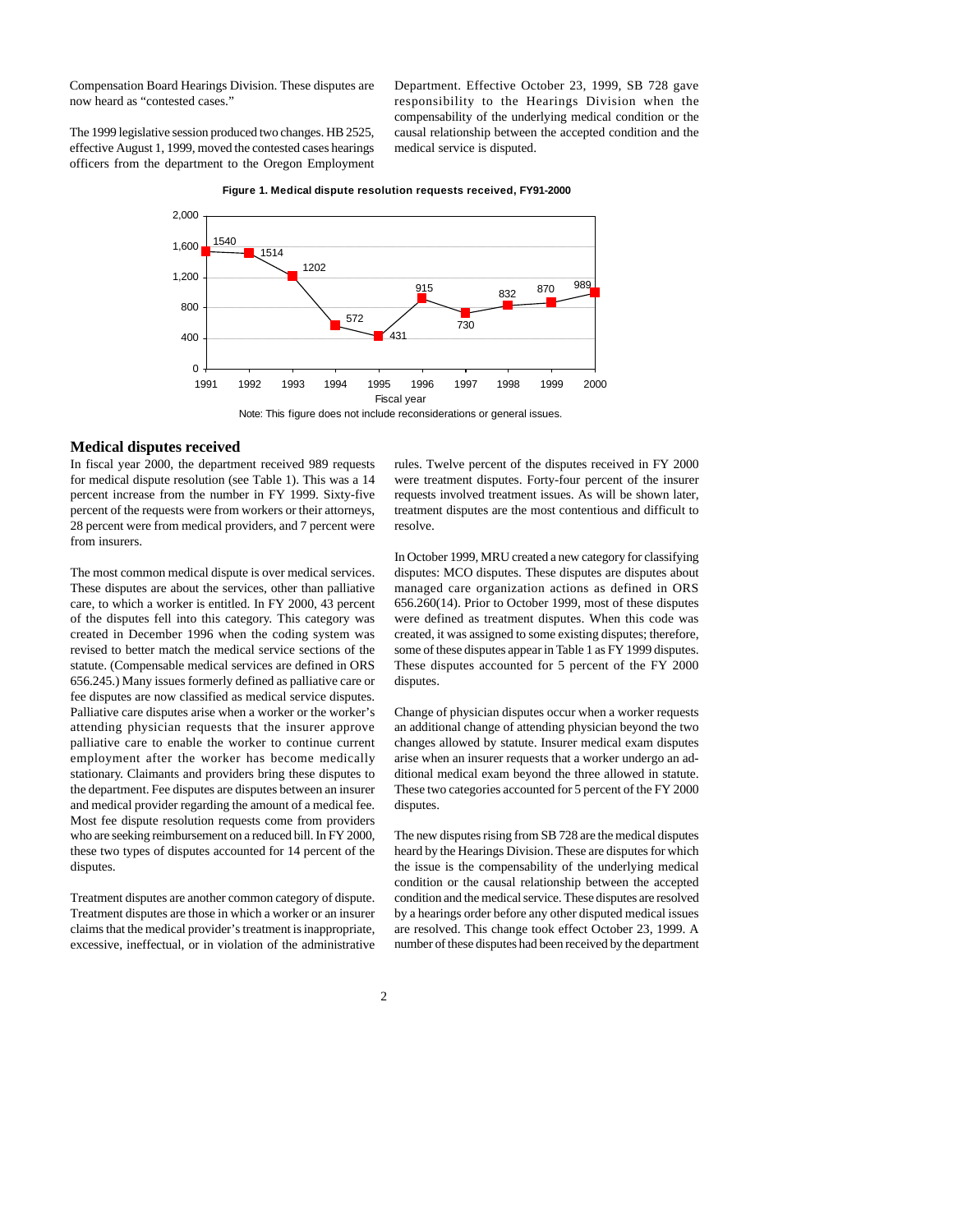prior to the effective date of this change. These disputes were transferred to the Hearings Division for resolution. Their original request dates were retained; therefore, Table 1 shows

some of these disputes in FY 1999. These disputes accounted for 21 percent of the FY 2000 disputes. Most of the requests were from claimants or their attorneys.

|                           | Disputed issues |            |                          |        |                          |           |            |          |       |             |         |
|---------------------------|-----------------|------------|--------------------------|--------|--------------------------|-----------|------------|----------|-------|-------------|---------|
|                           | Fee             | Palliative | Medical                  | Treat- |                          | Change of | Additional | Compen-  |       | erations of | General |
|                           | dispute         | care       | services                 | ment   | <b>MCO</b>               | physician | <b>IME</b> | sability | Total | issues      | issues  |
| Received                  |                 |            |                          |        |                          |           |            |          |       |             |         |
| FY96                      | 395             | 72         | 9                        | 366    | ٠                        | 53        | 20         |          | 915   | 3           | 133     |
| FY97                      | 312             | 63         | 77                       | 226    | $\overline{\phantom{a}}$ | 37        | 15         |          | 730   | 28          | 132     |
| FY98                      | 139             | 32         | 422                      | 189    | $\overline{\phantom{a}}$ | 37        | 13         |          | 832   | 19          | 139     |
| FY99                      | 34              | 41         | 540                      | 200    | 2                        | 33        | 11         | 9        | 870   | 21          | 166     |
| FY00                      | 73              | 65         | 421                      | 121    | 48                       | 23        | 26         | 212      | 989   | 8           | 113     |
| distribution 7.4%<br>FY00 |                 | 6.6%       | 42.6%                    | 12.2%  | 4.9%                     | 2.3%      | 2.6%       | 21.4%    | 100%  |             |         |
| Resolved                  |                 |            |                          |        |                          |           |            |          |       |             |         |
| FY96                      | 232             | 32         | $\overline{\phantom{a}}$ | 257    | $\overline{\phantom{a}}$ | 52        | 22         |          | 595   |             | 117     |
| FY97                      | 426             | 100        | 57                       | 284    |                          | 40        | 14         |          | 921   | 28          | 135     |
| FY98                      | 202             | 24         | 356                      | 165    |                          | 35        | 13         |          | 795   | 21          | 129     |
| FY99                      | 35              | 36         | 482                      | 228    |                          | 34        | 9          |          | 824   | 18          | 156     |
| FY00                      | 56              | 46         | 430                      | 137    | 16                       | 27        | 29         | 90       | 831   | 11          | 133     |
| FY00 distribution 6.7%    |                 | 5.5%       | 51.7%                    | 16.5%  | 1.9%                     | 3.2%      | 3.5%       | 10.8%    | 100%  |             |         |

#### **Table 1. Medical dispute activity, FY96-2000**

Notes: "Medical services" was defined as an issue in December 1996. Reconsiderations were defined as a type of issue in July 1996. "MCO" was defined as a separate category in October 1999. Compensability issues became a WCB responsibility in October 1999. Some existing disputes were transferred to WCB at that time.

In addition to these disputes, there are also reconsiderations and general issues. Reconsiderations are cases in which the department reconsiders its own order. The parties may request the reconsideration of an order within 30 days if they believe the order contains errors or misapplications of the law or if they have new evidence that could not reasonably have been discovered or produced during the review. There were eight reconsideration requests in FY 2000.

General information requests are requests of a general nature. They are not considered disputes, and they do not require a director's order to resolve. Rather, informational letters are sent in response to these requests. In FY 2000, 113 of these general requests were received.

#### **Dispute orders**

During FY 2000, 831 disputes were resolved. Of these orders, 18 percent were orders of dismissal (see Table 2). A dismissal may occur for a variety of reasons, such as the inappropriate, incomplete, or untimely submission of the request or because the request was withdrawn. Thirty-eight percent of the compensability disputes were dismissed.

 Excluding the compensability cases, 55 percent of the FY 2000 orders were orders of approval, 18 percent were disapproval orders, and 9 percent were partial approvals. Approval orders are those that order payment to providers,

approve palliative care, approve all of the medical provider's treatment, or approve the additional change of attending physician or additional IME. Denial orders deny these items. Partial approval orders are orders that approve part, but not all, of the request for additional reimbursement, palliative care, or treatment.

Stipulations are written agreements between the parties that are reached through mediation. They were the most common outcome of compensability disputes. Transfer orders are MRU orders that transfer responsibility of issues to the Hearings Division.

For change of physician issues, there is one other possible outcome: "allowed." This outcome allows the change of physician when the statutory limitation on the number of changes has not been exceeded. There were three orders of this type in FY 2000.

Most of the compensability cases were dismissed or resolved with stipulations. Nine cases were resolved with orders. In five cases, the decision was that the underlying medical condition was compensable or that the accepted condition caused the need for the medical treatment. In four cases, the condition was found non-compensable or the accepted condition was determined not to be the cause of the need for treatment.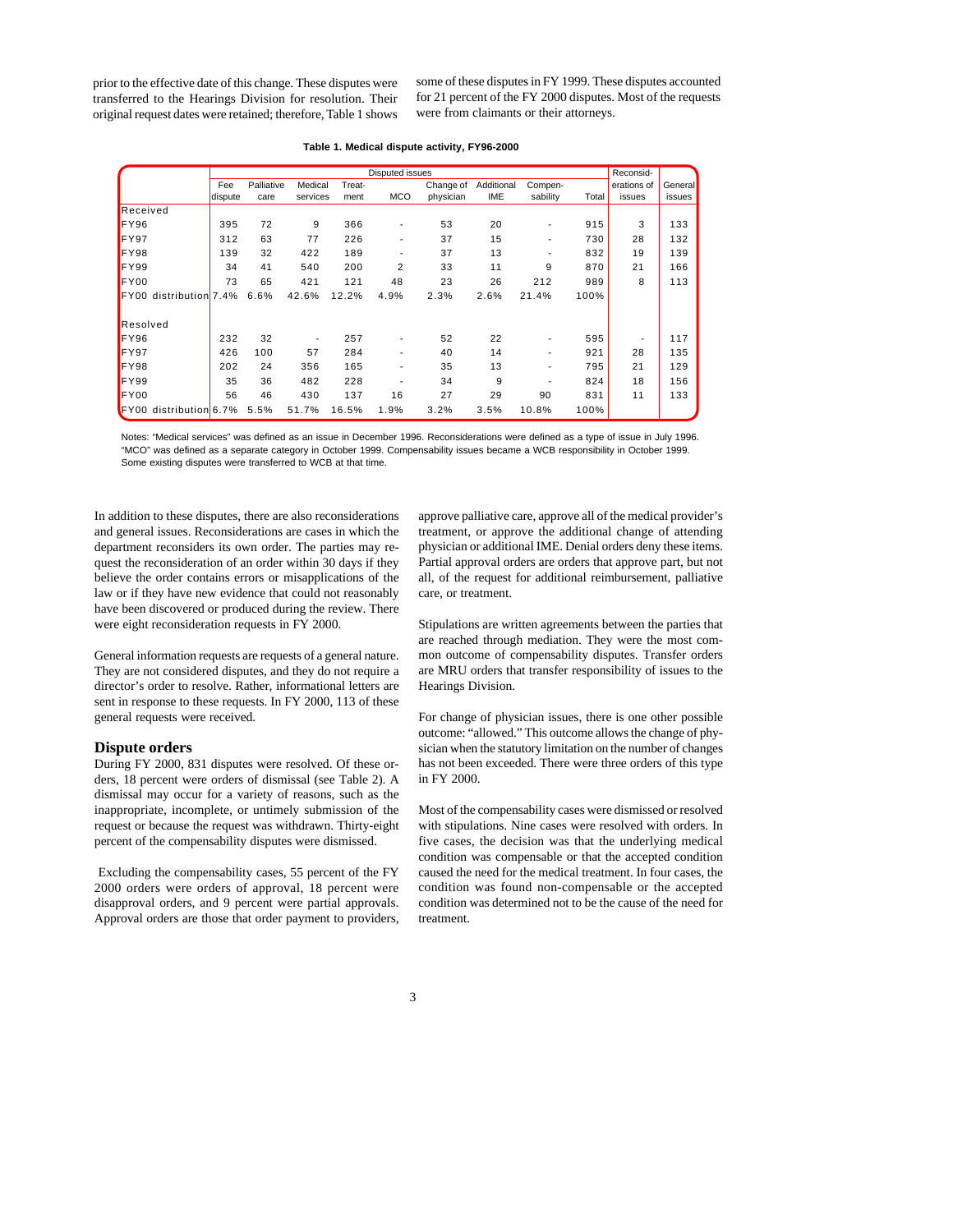#### **Table 2. Medical dispute orders by issue, FY2000**

|                    | Fee      | Palliative | Medical  | Treat- |            | Change of | Additional | Compen-  |        | Total   |
|--------------------|----------|------------|----------|--------|------------|-----------|------------|----------|--------|---------|
|                    | dispute  | care       | services | ment   | <b>MCO</b> | physician | <b>IME</b> | sability | Orders | Percent |
| Approved           | 44       | 21         | 243      | 62     | 5          |           | 22         |          | 404    | 48.6%   |
| <b>Allowed</b>     |          |            |          |        |            |           |            |          | 3      | 0.4%    |
| Disapproved        | 4        | 13         | 81       | 24     | 5          | 8         |            |          | 136    | 16.4%   |
| Partial approval   | 2        | 2          | 36       | 22     |            | 0         |            |          | 63     | 7.6%    |
| Stipulation        |          |            | 3        |        | 0          |           | 0          | 47       | 52     | 6.3%    |
| Transfer           | $\Omega$ | $\Omega$   | 12       | 3      | 0          |           |            |          | 15     | 1.8%    |
| Causally related   |          |            |          |        |            |           |            | 5        | 5      | 0.6%    |
| Causally unrelated |          |            |          |        |            |           |            | 4        | 4      | 0.5%    |
| Dismissed          | 6        | 9          | 55       | 25     | 5          | 9         | 6          | 34       | 149    | 17.9%   |
| <b>T</b> otal      | 56       | 46         | 430      | 137    | 16         | 27        | 29         | 90       | 831    | 100%    |
| % of orders        | 6.7%     | 5.5%       | 51.7%    | 16.5%  | 1.9%       | 3.2%      | 3.5%       | 10.8%    | 100%   |         |

Notes: In this table "-" indicates combinations of issues and orders that are not used. "Allowed" is an order type used only for change of physician issues. Transfer orders are used by MRU to transfer issues to WCB for compensability decisions. "Causally related" and "Causally unrelated" are used by WCB for hearing order outcomes.

Excluding the dismissed cases, 65 percent of the disputed medical services were approved, 22 percent were disapproved, and 10 percent were settled with a partial acceptance or a stipulation. Again excluding the dismissed cases, 55 percent of the disputed treatments were approved, and 21 percent were disapproved. Fifty-seven of the requests for palliative care were approved.

Medical providers were usually successful when they requested dispute resolution. Excluding the dismissals, 81 percent of the medical services for which providers requested approval were granted. Payment of disputed bills was approved in 88 percent of the fee disputes.

Insurers were successful in getting additional IMEs. In 22 of the 23 non-dismissed orders, the additional IME was approved. Insurers had more mixed results in the treatment disputes for which they requested resolution. There were 42 non-dismissed orders; the orders were approximately evenly split among approvals, partial approvals, and disapprovals.

When orders were reconsidered, the earlier orders were seldom changed. Of the 11 orders, seven upheld the earlier order, three modified the earlier order, and one reversed the earlier order.

## **Disputes involving managed care organizations**

In FY 2000, 14 percent of the orders resolving disputed issues involved managed care organizations. MCOs must have internal dispute resolution processes, although they may choose to have the department resolve certain types of issues. Therefore, medical disputes come to the department either because the MCO does not have a resolution process for a particular type of issue or because the MCO's decision is being appealed. About 40 percent of the workers with accepted disabling claims are enrolled in MCOs. The small number of MCO disputes received by the department indicates that the MCOs resolved many medical disputes.

For the non-compensability disputes involving MCOs, 41 percent of the orders were approval orders and 28 percent were disapproval orders. This contrasts with the disputes that did not involve MCOs; in this group, 59 percent were approval orders and 17 percent were disapproval orders.

|                    | Fee      | Palliative | Medical  | Treat- |            | Change of Additional |            | Compen-                  | Total    |         |
|--------------------|----------|------------|----------|--------|------------|----------------------|------------|--------------------------|----------|---------|
|                    | dispute  | care       | services | ment   | <b>MCO</b> | physician            | <b>IME</b> | sability                 | Orders   | Percent |
| Approved           | 4        |            | 19       | 14     | 5          | 0                    | 0          | $\overline{\phantom{a}}$ | 49       | 40.8%   |
| Allowed            |          |            |          |        |            | O                    |            |                          | 0        | 0.0%    |
| Disapproved        |          | 2          | 18       |        | 5          | $\Omega$             | $\Omega$   |                          | 33       | 27.5%   |
| Partial approval   | 0        | 0          | 10       | 5      |            | $\Omega$             | $\Omega$   |                          | 16       | 13.3%   |
| Stipulation        | 0        | 0          | 0        | 0      | 0          | 0                    | 0          | 0                        | 0        | 0.0%    |
| Transfer           | $\Omega$ | 0          |          | 0      | 0          |                      |            |                          |          | 0.8%    |
| Causally related   |          |            |          |        |            |                      |            | $\Omega$                 | $\Omega$ | 0.0%    |
| Causally unrelated |          |            |          |        |            |                      |            | 0                        | $\Omega$ | 0.0%    |
| Dismissed          | 0        | 3          | 8        | 5      | 5          | 0                    | 0          | $\mathbf 0$              | 21       | 17.5%   |
| Total              | 5        | 12         | 56       | 31     | 16         | $\Omega$             | $\Omega$   | $\Omega$                 | 120      | 100%    |
| % of orders        | 4.2%     | 10.0%      | 46.7%    | 25.8%  | 13.3%      | 0.0%                 | 0.0%       | 0.0%                     | 100%     |         |

**Table 3. Medical dispute orders by issue, FY2000, for issues with MCO involvement**